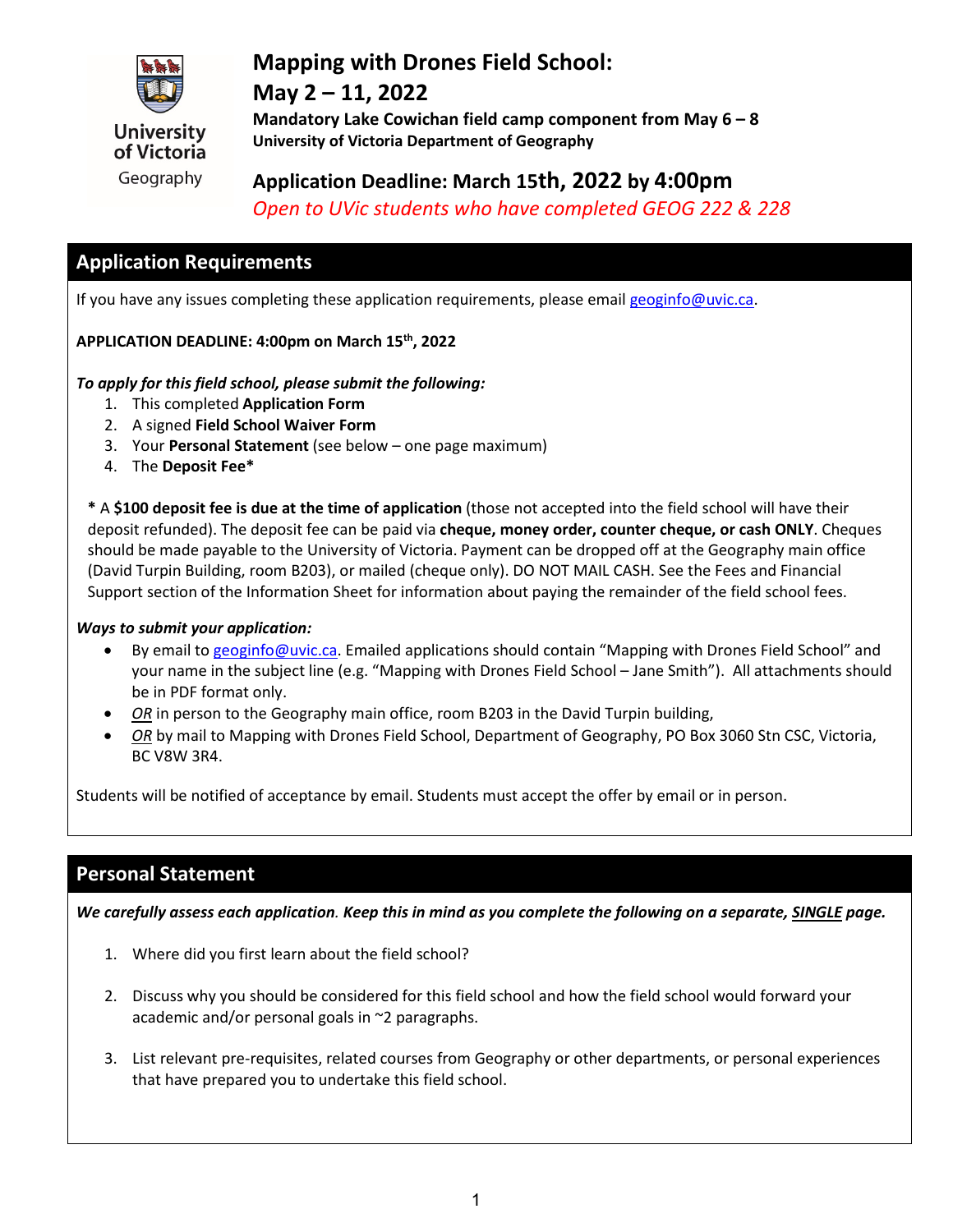#### **Application for Mapping with Drones Field School 2022 University of Victoria Department of Geography**

| <b>Personal Information</b>     |  |
|---------------------------------|--|
| First name:<br>(student record) |  |
| Last name:                      |  |
| Preferred first name:           |  |
| Email address:                  |  |
| Phone number:                   |  |
| Date of birth:                  |  |

| <b>Educational Information</b>     |  |  |
|------------------------------------|--|--|
| UVic student number:               |  |  |
| Program of study:                  |  |  |
| Current degree type:<br>(BA / BSc) |  |  |
| Current year of study:             |  |  |

| <b>Emergency Contact</b> |  |
|--------------------------|--|
| First name:              |  |
| Last name:               |  |
| Relationship to you:     |  |
| Email address:           |  |
| Phone number:            |  |

**COVID Contact (must be a "personal bubble" member able to pick you up, within a 2-hour drive, if you fall ill and have to quarantine – the department will pay for transport)**

| First name:          |  |
|----------------------|--|
|                      |  |
| Last name:           |  |
| Relationship to you: |  |
| Email address:       |  |
| Phone number:        |  |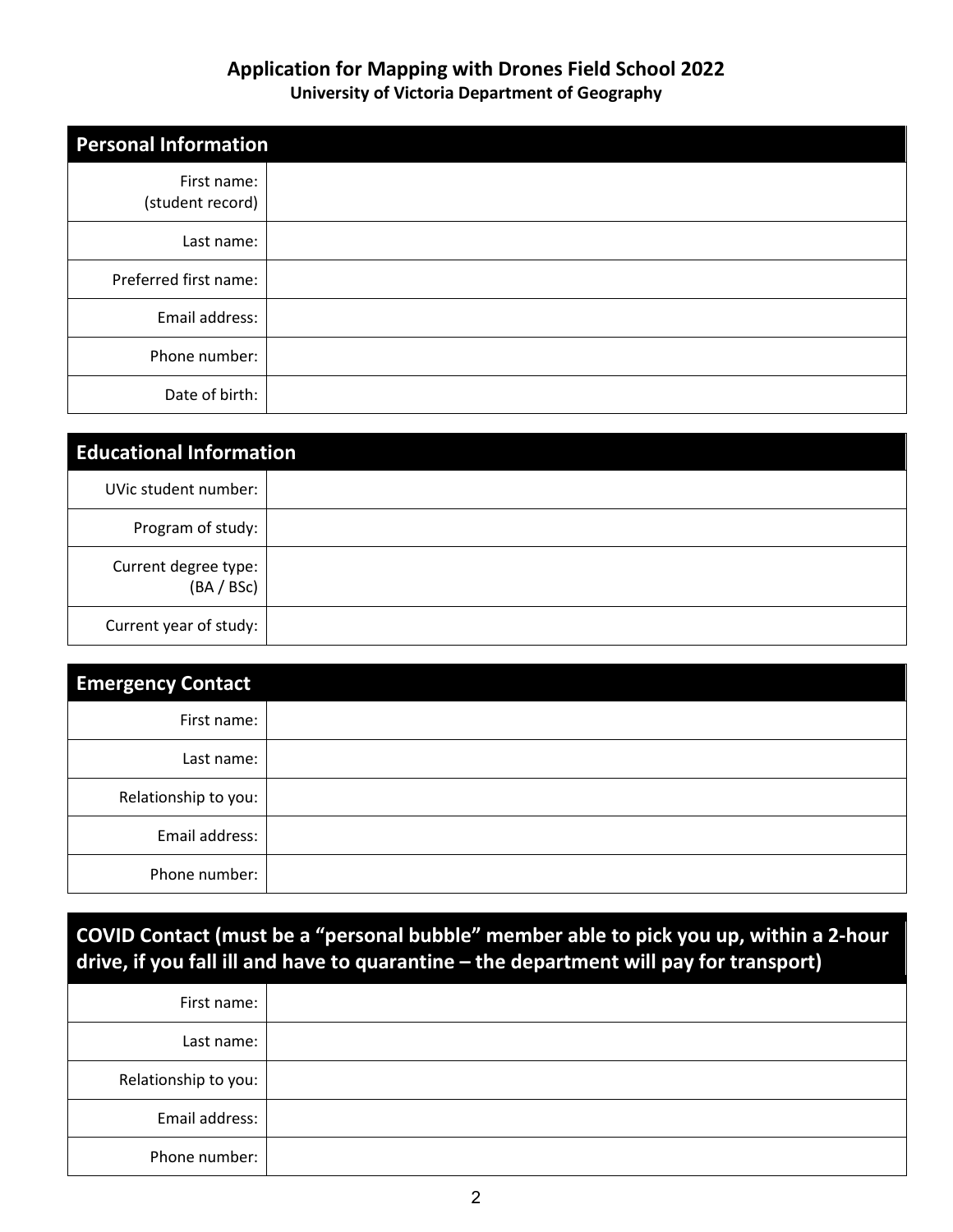#### **Application for Mapping with Drones Field School 2022 University of Victoria Department of Geography**

| <b>Medical Information</b>                                                                                            |            |
|-----------------------------------------------------------------------------------------------------------------------|------------|
| Family doctor/ Medical clinic<br>(name and phone):                                                                    |            |
| Personal health number:                                                                                               |            |
| Have you received a tetanus<br>shot within the last 5 years?                                                          | No<br>)Yes |
| Medical conditions/<br>prescriptions:                                                                                 |            |
| How would you rate your<br>physical fitness? This field<br>school involves sometimes<br>demanding outdoor activities. |            |
| Allergies:                                                                                                            |            |
| Dietary requirements/<br>restrictions:                                                                                |            |

## **Refund Policy for Field Schools**

Note that the **refund policy** applies equally to:

- Students who have accepted a place in the Field School and decide not to go
- Students who begin participation in the Field School and decide to return home early

**Deposit:** Field school applications must be accompanied by a \$100 deposit.

• If an applicant is not accepted into the Field School, the deposit will be returned in its entirety. If an applicant is offered a place in the Field School and declines the offer, the deposit will be returned in its entirety. **Otherwise, the deposit is not refundable.**

**Extenuating circumstances** would allow for a refund of field course fees. These extenuating circumstances:

- *Do include*: proof of a personal, family, or medical emergency submitted with a written request for the refund including supporting documentation from appropriate professionals (such as doctors and/or counselors).
- *Do not include*: inability to raise sufficient funds by the payment deadline, or early return due to culture shock, homesickness, legal or academic discipline, criminal activity, or other external events in the outside community that are beyond the control of the UVic Field School.

Once additional payments have been made, and before the Field School participants depart, these payments (over and above the deposit) will be returned upon withdrawal for valid reasons. Payments will be returned less any costs that have been paid for accommodation or other expenses for the Field School. **Field school cancellation would result in a full refund.**

\_\_\_\_\_\_\_\_\_\_\_ (*applicant initial here*)